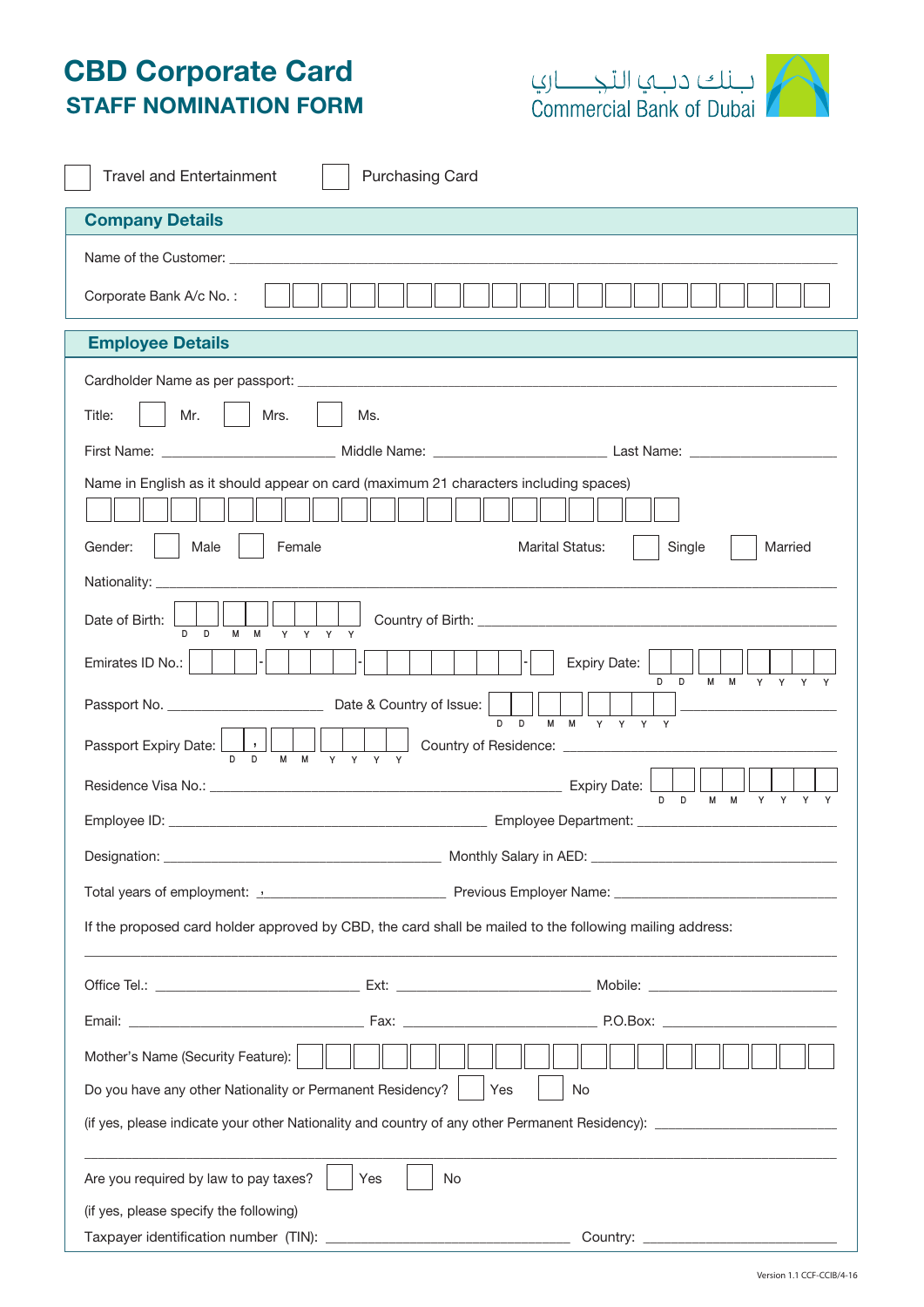| For FATCA (Foreign Account Tax Compliance Act) requirements, please tick the below boxes<br>(if applicable) |                                                                                                                                                                                                                                                                                                                                                                                                                                                                                                                                                                                                                                                                                                                |  |  |  |
|-------------------------------------------------------------------------------------------------------------|----------------------------------------------------------------------------------------------------------------------------------------------------------------------------------------------------------------------------------------------------------------------------------------------------------------------------------------------------------------------------------------------------------------------------------------------------------------------------------------------------------------------------------------------------------------------------------------------------------------------------------------------------------------------------------------------------------------|--|--|--|
|                                                                                                             | Resident in U.S.A.<br><b>Holding American Passport</b><br>U.S.A. Green Card<br>U.S.A. Social Security Number<br>Have Registered U.S.A. Address<br>Born in U.S.A.<br>Have U.S.A Telephone No.<br>Property(ies) registered in U.S.A.<br>Controlling the Account on Behalf of U.S.A. Person<br>Standing Instructions to transfer funds to U.S.A.<br>Income effectively connected with the conduct of trade or Business<br>in the United States of America (U.S.A)<br>I hereby certify that none of the above USA indica's are applicable<br>to my profile.<br>If any of the above is applicable please specify the following:<br>,我们也不会有什么。""我们的人,我们也不会有什么?""我们的人,我们也不会有什么?""我们的人,我们也不会有什么?""我们的人,我们也不会有什么?""我们的人 |  |  |  |
|                                                                                                             | If any of the following is applicable to you or any of your relatives?<br>Politically Exposed Person<br>Related to a Politically Exposed Person<br>Not Applicable                                                                                                                                                                                                                                                                                                                                                                                                                                                                                                                                              |  |  |  |
|                                                                                                             | <b>Residence Address Details - UAE</b>                                                                                                                                                                                                                                                                                                                                                                                                                                                                                                                                                                                                                                                                         |  |  |  |
|                                                                                                             |                                                                                                                                                                                                                                                                                                                                                                                                                                                                                                                                                                                                                                                                                                                |  |  |  |
|                                                                                                             |                                                                                                                                                                                                                                                                                                                                                                                                                                                                                                                                                                                                                                                                                                                |  |  |  |
|                                                                                                             |                                                                                                                                                                                                                                                                                                                                                                                                                                                                                                                                                                                                                                                                                                                |  |  |  |
|                                                                                                             |                                                                                                                                                                                                                                                                                                                                                                                                                                                                                                                                                                                                                                                                                                                |  |  |  |
|                                                                                                             |                                                                                                                                                                                                                                                                                                                                                                                                                                                                                                                                                                                                                                                                                                                |  |  |  |
|                                                                                                             | Residence Type:     Owned<br>  Rented<br>Provided by Employer                                                                                                                                                                                                                                                                                                                                                                                                                                                                                                                                                                                                                                                  |  |  |  |
|                                                                                                             | <b>Home Country Address (Mandatory for non UAE Nationals)</b>                                                                                                                                                                                                                                                                                                                                                                                                                                                                                                                                                                                                                                                  |  |  |  |
|                                                                                                             |                                                                                                                                                                                                                                                                                                                                                                                                                                                                                                                                                                                                                                                                                                                |  |  |  |
|                                                                                                             |                                                                                                                                                                                                                                                                                                                                                                                                                                                                                                                                                                                                                                                                                                                |  |  |  |
|                                                                                                             |                                                                                                                                                                                                                                                                                                                                                                                                                                                                                                                                                                                                                                                                                                                |  |  |  |
|                                                                                                             | Nearest Landmark experience and the state of the state of the state of the state of the state of the state of the state of the state of the state of the state of the state of the state of the state of the state of the stat                                                                                                                                                                                                                                                                                                                                                                                                                                                                                 |  |  |  |
|                                                                                                             |                                                                                                                                                                                                                                                                                                                                                                                                                                                                                                                                                                                                                                                                                                                |  |  |  |
|                                                                                                             |                                                                                                                                                                                                                                                                                                                                                                                                                                                                                                                                                                                                                                                                                                                |  |  |  |
|                                                                                                             |                                                                                                                                                                                                                                                                                                                                                                                                                                                                                                                                                                                                                                                                                                                |  |  |  |
|                                                                                                             |                                                                                                                                                                                                                                                                                                                                                                                                                                                                                                                                                                                                                                                                                                                |  |  |  |